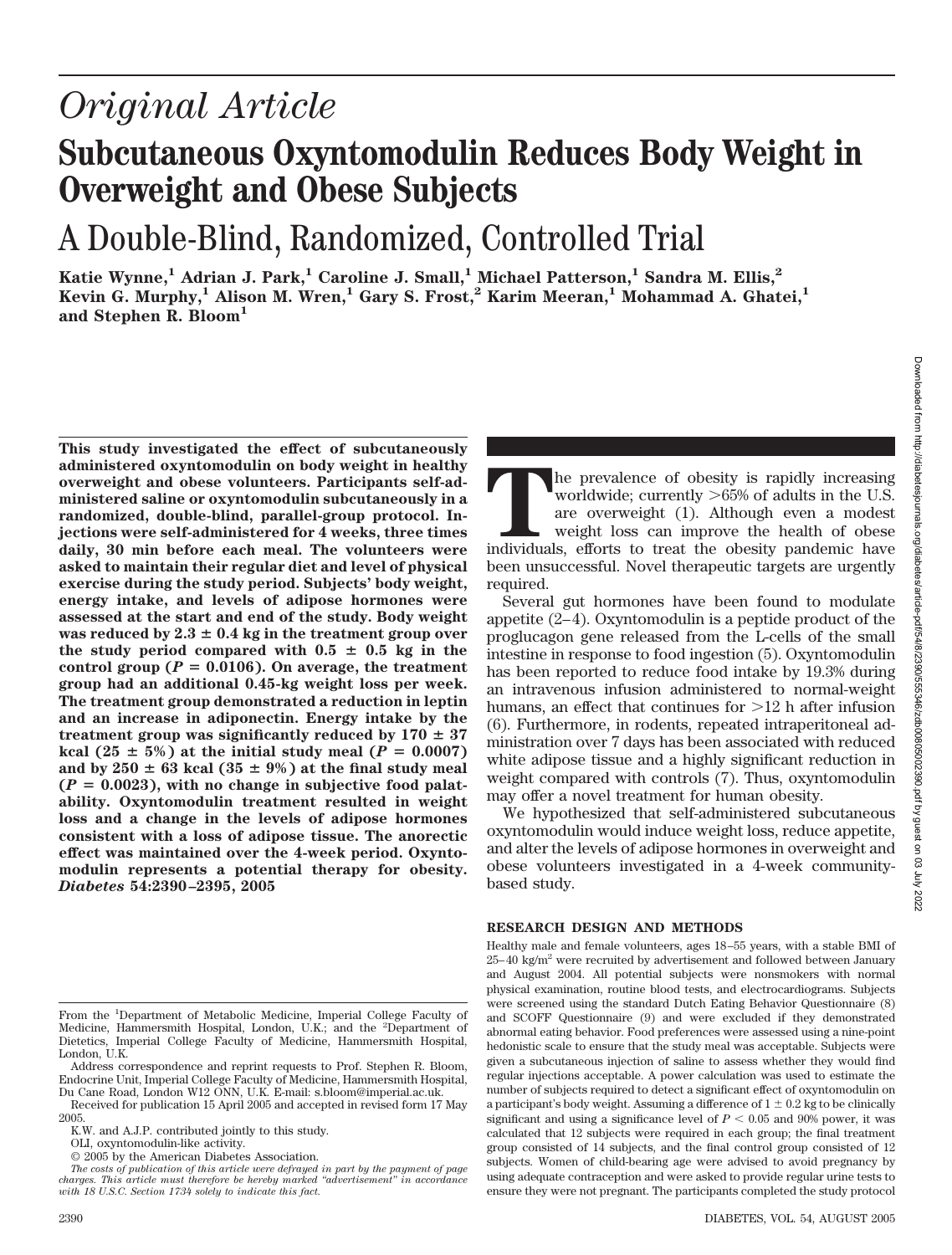|                                    | Control<br>group | Treatment<br>group | $\boldsymbol{P}$ |
|------------------------------------|------------------|--------------------|------------------|
| $\boldsymbol{n}$                   | 12               | 14                 |                  |
| BMI $\frac{\text{kg}}{\text{m}^2}$ | $32.8 \pm 0.9$   | $33.7 \pm 0.9$     | 0.467            |
| Age (years)                        | $35.0 \pm 2.0$   | $32.5 \pm 1.8$     | 0.3573           |
| Height $(m)$                       | $1.64 \pm 0.03$  | $1.67 \pm 0.02$    | 0.3453           |
| Weight (kg)                        | $89.0 \pm 4.7$   | $94.6 \pm 3.4$     | 0.3300           |
| Female/male                        | 11/1             | 11/3               |                  |
| Leptin $(ng/ml)$                   | $283 \pm 24$     | $325 \pm 50$       | 0.4561           |
| Adiponectin $(\mu g/ml)$           | $111.4 \pm 11.3$ | $83.6 \pm 9.5$     | 0.0707           |
| Insulin (pmol/l)                   | $26.7 \pm 8.5$   | $34.5 \pm 4.7$     | 0.4151           |
| Glucose (mmol/l)                   | $4.61 \pm 0.09$  | $4.76 \pm 0.11$    | 0.3430           |
| Cholesterol (mmol/l)               | $4.71 \pm 0.26$  | $4.66 \pm 0.19$    | 0.8820           |
| $HDL$ (mmol/l)                     | $1.07 \pm 0.06$  | $1.12 \pm 0.09$    | 0.6747           |
| Ghrelin (pmol/l)                   | $493 \pm 87$     | $371 \pm 65$       | 0.2627           |
| Peptide YY (pmol/l)                | $11.8 \pm 1.6$   | $12.2 \pm 2.1$     | 0.8881           |

Data are means  $\pm$  SE. An unpaired  $t$  test was used to compare values between the two groups.

in the community and also attended the Charing Cross Hospital clinical trials unit at the start and end of the study for assessment of energy intake.

Ethical approval was obtained from the Riverside Medical Ethics Committee (reference no. 3397). All subjects gave informed written consent, and the study was performed in accordance with the Declaration of Helsinki.

The study followed a double-blind, placebo-controlled, parallel-group protocol designed to investigate the effect of oxyntomodulin on body weight, food intake, and adipose hormones. Oxyntomodulin was synthesized by Bachem U.K., sterile for culture and negative for pyrogen, as previously described (10). A subcutaneous dose of 400 nmol was chosen, which allowed us to achieve the same blood concentration as a previous human intravenous infusion study that demonstrated a reduction in calorie intake (6).

From recruitment, subjects were instructed to continue their current level of exercise and usual diet in a regimen of three meals per day. For 1 week before the study, all subjects self-administered saline injections three times daily, 30 min preprandially, into their abdominal subcutaneous tissue. All subjects prepared their injections by adding 0.25 ml sterile water to vials containing freeze-dried sodium chloride and self-administered injections using a 27-gauge needle. Subjects who failed to comply with the protocol during this week were removed from the study.

Subjects were randomly allocated to the control or treatment group by an independent investigator. Randomization was performed by stratification using the parameters BMI and age; subsequent randomization into the control or treatment group was performed by coin toss. The control and treatment groups were therefore matched for BMI and age and had similar mean height and weight measurements (Table 1). The estimated energy requirements for the control and treatment groups were not significantly different.

During the 4-week study period, subjects self-administered normal saline or oxyntomodulin (400 nmol), three times daily, 30 min preprandially. An identical protocol for injection preparation was used as in the previous week, and the saline and oxyntomodulin vials were indistinguishable. The subjects were reviewed weekly by blinded investigators to measure body weight, check injection technique, and monitor subjects for side effects and compliance. Adverse events during the injection period were recorded by diary. Protocol compliance was  $94.4 \pm 1.1\%$  in the control group and  $95.3 \pm 1.2\%$  in the treatment group, estimated by counting the number of returned empty vials. Compliance was also confirmed by checking for cutaneous sites of injection and inspecting the number of subjects' accumulated used needles. Subjects were weighed on each visit, and three fasting weights were recorded on three separate days at both the start and end of the study using a calibrated electronic scale (Marsden, London, U.K.) accurate to the nearest 100 g. Subjects wore the same light clothing and voided urine before each measurement. Preinjection blood samples were taken at the start and end of the study to measure leptin and adiponectin levels.

Energy intake was measured during three lunchtime study meals on days 1, 2, and 29. The day before each study meal, subjects refrained from alcohol and strenuous exercise and fasted overnight. Subjects first ingested a fixed 200-kcal breakfast and 210 min later self-administered their injection (designated as  $t = 0$ ). A meal of known energy content was provided in excess quantity 30 min later, and subjects were requested to eat until they felt comfortably full. On day 1, all subjects administered a saline injection. On days 2 and 29, the control group administered saline and the treatment group administered oxyntomodulin. Visual analog scales, 100 mm in length, were completed throughout the study meal day to evaluate subjective feelings of hunger, nausea, and meal palatability.

Blood samples were taken at  $t = -30, 0, 15, 30, 60, 90, 150, 210,$  and 240 min to screen for any effect of oxyntomodulin on other analytes (Table 3). All blood samples were collected from an antecubital fossa cannula into lithium/ heparin tubes (LIP, Cambridge, U.K.) containing 2,000 kallikrein inhibitor units of aprotinin (Trasylol; Bayer) and stored on ice. After centrifugation, plasma was immediately separated and stored at  $-20^{\circ}$ C until being analyzed. Blood pressure and pulse were measured before each blood sample on each of the study meal days.

**Hormone measurements.** Commercially available assays were used to measure plasma leptin and adiponectin (Linco Research, St. Charles, MO). Plasma oxyntomodulin-like activity (OLI) was measured using an established in-house radioimmunoassay (5). Plasma taken 30 and 90 min after injection was analyzed by gel permeation chromatography to assess oxyntomodulin degradation (6). Insulin, peptide YY, and ghrelin-like immunoreactivity were measured using in-house radioimmunoassays (11–13). All samples were assayed in duplicate and within one assay to eliminate interassay variation. Glucose and total and HDL cholesterol were measured by an Olympus Analyzer.

**Statistical analyses.** Combined data are expressed as means  $\pm$  SE. Data were compared using paired *t* tests for within-group analyses and unpaired *t* tests for between-group analyses. The changes in body weight, food data, and adipose hormones were normally distributed and therefore analyzed using parametric analyses. Serial measurements of pulse and blood pressure over time were compared using two-way ANOVA. The integrated area under the curve for incremental plasma insulin was calculated using the trapezoid rule. Prism Version 3.0 was used for statistical calculations, and  $P < 0.05$  was considered significant.

## **RESULTS**

**Participant flow.** Eligibility for the study was assessed in 89 subjects; 33 healthy subjects were eligible according to study criteria, and 56 were excluded because of either abnormal eating behavior or coexisting health problems. Of the 33 eligible subjects, 31 agreed to enter the study. After 2 subjects were excluded in the week before randomization because of noncompliance with saline injections, 29 were randomized into the study phase: 16 into the treatment group and 13 into the control group. One female subject, randomized to the treatment group, withdrew at 2 weeks. Another female subject, randomized to the control group, withdrew at 3 weeks. Both subjects cited a dislike of self-administering injections as their reason for withdrawal. A male volunteer, subject X, was removed from the treatment group after day 2 due to nausea. Intentionto-treat analysis was not possible as these subjects were lost to follow-up. Thus 26 subjects completed the entire 4-week injection period, 14 within the treatment group and 12 within the control group.

**Effect of oxyntomodulin on body weight.** Repeated preprandial subcutaneous injection of oxyntomodulin resulted in a  $2.4 \pm 0.4\%$  reduction in body weight, compared with a  $0.5 \pm 0.6\%$  reduction in the control group ( $P =$ 0.0129) over the 4-week study period. This represented a significant weight loss of 2.3  $\pm$  0.4 kg in the treatment group and  $0.5 \pm 0.5$  kg weight loss in the control group  $(P = 0.0106)$  (Fig. 1). After 2 weeks, interim data demonstrated a significant weight loss of 1.1  $\pm$  0.3 kg in the treatment group ( $P = 0.0343$ ), which increased to  $1.4 \pm 0.4$ kg after 3 weeks ( $P = 0.0331$ ). Thus, on average, there was an additional 0.45-kg weight loss per week in the oxyntomodulin group.

Over the study period, there was a change in adipose hormones in the treatment group consistent with a reduction in adipose tissue. At the start of the study, the plasma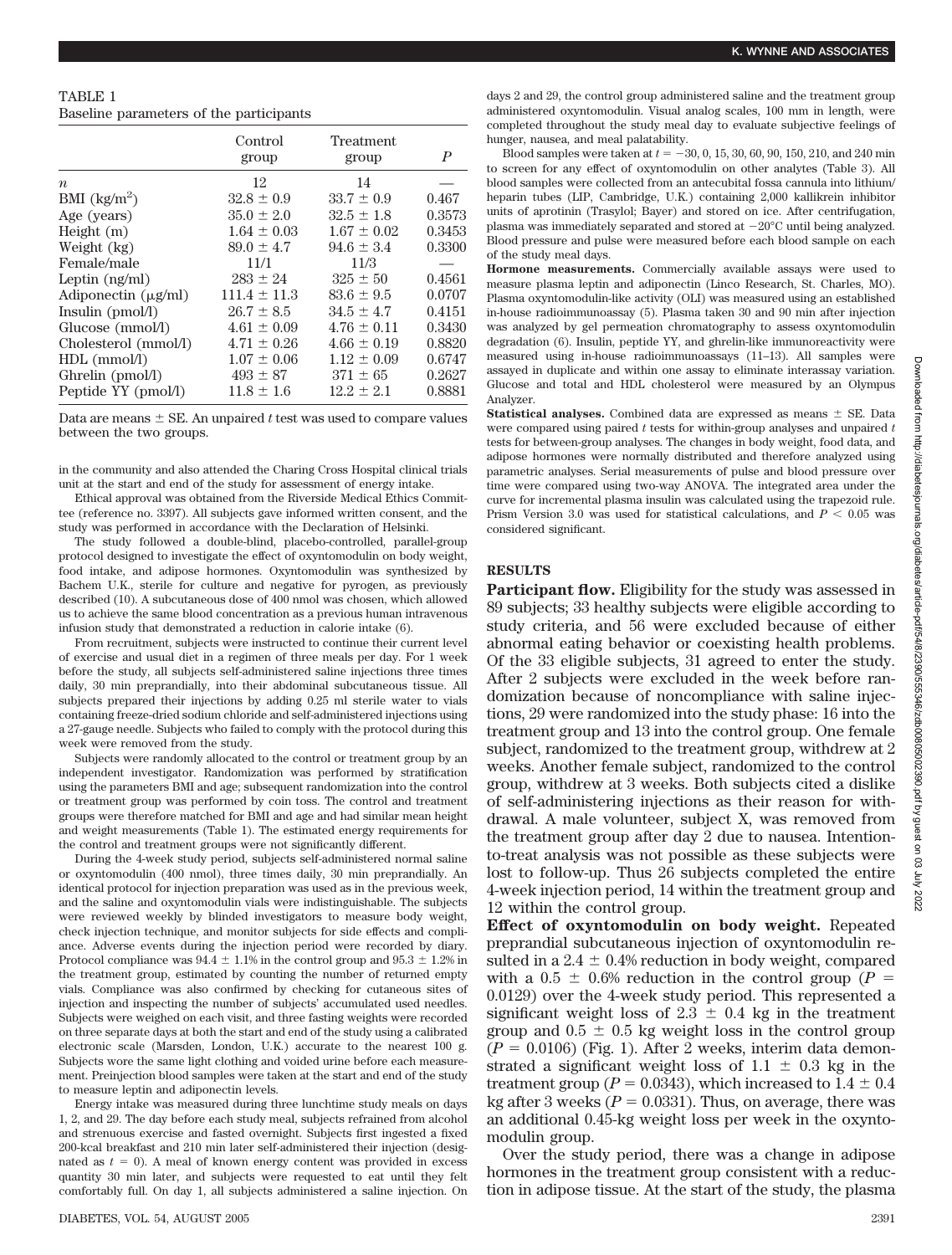

**FIG. 1. Change in body weight after self-administration of subcutane**ous saline  $(n = 12)$  or oxyntomodulin (OXM;  $n = 14$ ). In the treatment group, a significant weight loss of  $1.1 \pm 0.3$  kg was observed after 2 weeks ( ${}^*P = 0.0343$ ). This loss increased to  $1.4 \pm 0.4$  kg after 3 weeks of injections ( ${}^*P = 0.0331$ ). A total weight loss of 2.3  $\pm$  0.4 kg was observed by the end of the 4-week study period  $(*P = 0.0106)$ . SE bars **are shown.**

leptin and adiponectin levels in the control and treatment groups were not significantly different. In the treatment group, the plasma leptin levels were reduced from baseline  $(325 \pm 50 \text{ ng/ml})$  by  $79 \pm 35 \text{ ng/ml}$   $(19.5 \pm 6.2\%)$ ; this change was significant when compared with the control group  $(P = 0.0185)$  (Table 2). The plasma adiponectin levels were increased from baseline  $(83.6 \pm 9.5 \,\mathrm{\upmu g/ml})$  by  $8.3 \pm 4.3$  µg/ml  $(9.4 \pm 4.9%)$  in the treatment group; this change was also significant when compared with the control group  $(P = 0.0068)$  (Table 2).

**Effect of oxyntomodulin on food intake and appetite.** A subcutaneous injection of oxyntomodulin reduced energy intake during the study meal. The energy intake of the control group was not significantly different on day 1  $(716 \pm 108 \text{ kcal})$ ,  $2(660 \pm 99 \text{ kcal})$ , or  $29(711 \pm 87 \text{ kcal})$ . On day 1, when the treatment group self-administered a saline injection, energy intake ( $678 \pm 45$  kcal) was not statistically different from that of the control group. However, subjects who self-administered oxyntomodulin had significantly lower energy intake on days  $2$  ( $508 \pm 46$  kcal;  $P = 0.0007$ ) and 29 (428  $\pm$  61 kcal;  $P = 0.0023$ ) when compared with their energy intake on day 1 (Fig. 2).

There were no significant differences in the preprandial visual analog scales for hunger and nausea in the control and treatment groups 30 min after injection (data not shown). There also was no difference in the postprandial



**FIG. 2. Energy intake at the study meal, 30 min after self-administra** $t$  tion of subcutaneous saline ( $n = 10$ ) or oxyntomodulin (OXM;  $n = 12$ ). **The data are expressed as the percent of each subject's energy intake on day 1, when all subjects self-administered a saline injection. On day** 2, the control group consumed  $92.6 \pm 3.8\%$  of its energy intake on day 1, whereas the treatment group consumed only  $75.3 \pm 5.3\%$  ( $P =$  $0.0194$ ). On day 29, the control group consumed  $107.0 \pm 7.7\%$  of its day **1** intake and the treatment group consumed  $65.3 \pm 9.2\%$  ( $P = 0.0030$ ). **There was no significant difference between the amount consumed on** day 2 and day 29 in the treatment group  $(P = 0.0938)$  or the amount consumed on day 2 and day 29 in the control group  $(P = 0.1480)$ . SE **bars are shown.**

assessment of subjective palatability of the food between the control (day 2,  $44 \pm 6$  mm; day 29,  $48 \pm 8$  mm) and treatment (day  $2, 43 \pm 5$  mm; day  $29, 44 \pm 7$  mm) groups.

Only two subjects in each group failed to complete the study meal protocol. These subjects did not consume the same food type at each study meal. In the interest of accuracy, these subjects were excluded from food intake and appetite analysis before unblinding. Thus, study meal data were analyzed with  $n = 10$  for the control group and  $n = 12$  for the treatment group.

**Plasma levels of oxyntomodulin.** After an injection of oxyntomodulin, plasma OLI increased to a peak of 972  $\pm$ 165 pmol/l at 30 min (Fig. 3). In comparison, on the days that subjects administered saline, the mean baseline level of OLI was  $97.4 \pm 5.5$  pmol/l and the peak postprandial level of OLI was  $116.5 \pm 10.4$  pmol/l at 150 min.

Gel permeation analysis (14) of plasma samples from the treatment group demonstrated a single immunoreactive peak eluting at the same position as synthetic oxyntomodulin, with no indication of any degradative fragments. There was also no antibody formation at the end of the study, as assessed by plasma binding of the oxyntomodulin label.

**Hormone, lipid, and glucose levels.** There was a statis-

| TABLE 2 |                                                           |  |  |  |
|---------|-----------------------------------------------------------|--|--|--|
|         | Changes in screened analytes over the 4-week study period |  |  |  |

| Initial value    | Change in value<br>at 4 weeks | Initial value   | Change in value<br>at 4 weeks | P               |  |  |  |  |  |
|------------------|-------------------------------|-----------------|-------------------------------|-----------------|--|--|--|--|--|
| 12               | 12                            | 14              | 14                            |                 |  |  |  |  |  |
| $283 \pm 24$     | $31 \pm 25$                   | $325 \pm 50$    | $-79 \pm 35$                  | $0.0185*$       |  |  |  |  |  |
| $111.4 \pm 11.3$ | $-7.6 \pm 3.0$                | $83.6 \pm 9.5$  | $8.3 \pm 4.3$                 | $0.0068*$       |  |  |  |  |  |
| $26.7 \pm 8.5$   | $-1.1 \pm 5.4$                | $34.5 \pm 4.7$  | $-7.8 \pm 4.4$                | 0.3394          |  |  |  |  |  |
| $4.61 \pm 0.09$  | $0.21 \pm 0.09$               | $4.76 \pm 0.11$ | $0.12 \pm 0.08$               | 0.4111          |  |  |  |  |  |
| $4.71 \pm 0.26$  | $-0.26 \pm 0.15$              | $4.66 \pm 0.19$ | $-0.15 \pm 0.11$              | 0.5154          |  |  |  |  |  |
| $1.07 \pm 0.06$  | $-0.01 \pm 0.03$              | $1.12 \pm 0.09$ | $-0.02 \pm 0.03$              | 0.8459          |  |  |  |  |  |
| $493 \pm 87$     | $47 \pm 58$                   | $371 \pm 65$    | $35 \pm 44$                   | 0.8586          |  |  |  |  |  |
| $11.8 \pm 1.6$   | $-2.6 \pm 1.5$                | $12.2 \pm 2.1$  | $-0.6 \pm 1.6$                | 0.3651          |  |  |  |  |  |
|                  |                               | Control group   |                               | Treatment group |  |  |  |  |  |

Data are means  $\pm$  SE. An unpaired  $t$  test was used to compare changes in the control vs. the treatment group.  $*$ Significant difference.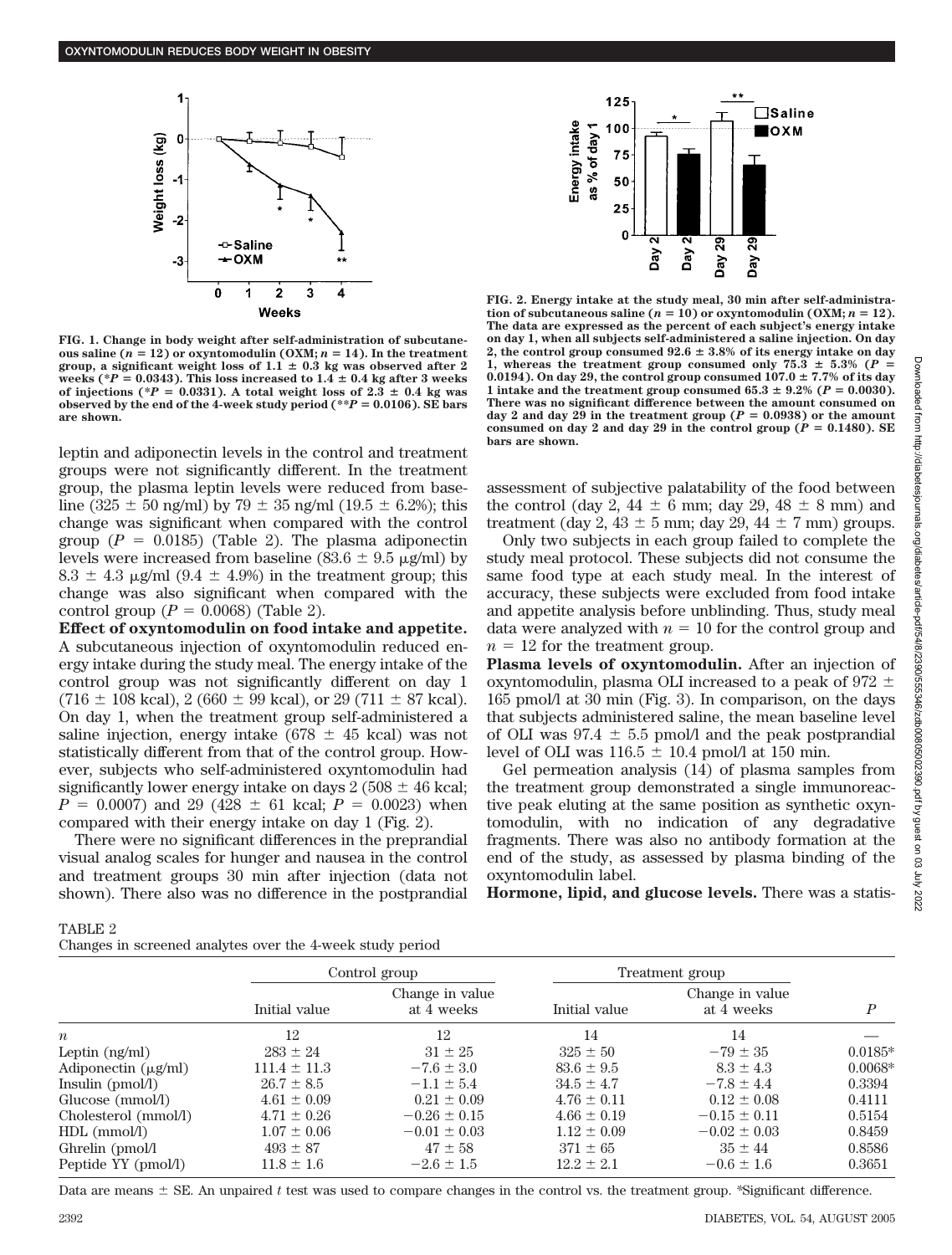

**FIG. 3. Oxyntomodulin-like immunoreactivity levels for the subjects** within the treatment group  $(n = 14)$  after self-administration of **subcutaneous saline or oxyntomodulin (OXM). The time of injection** was designated as  $t = 0$  min, and the study meal was consumed at 30 **min. SE bars are shown.**

tically significant increase in preprandial insulin levels 30 min after subcutaneous administration of oxyntomodulin, but the increase was small compared with the effect of meal ingestion and not sufficient to affect plasma glucose levels (Table 3). This effect on insulin was present on both day 2 and day 29 (Fig. 4). The area under the curve for the incremental insulin level was nonsignificantly lower on day 2 (18.0  $\pm$  0.9 nmol  $\cdot$  min<sup>-1</sup>  $\cdot$  1<sup>-1</sup>; *P* = 0.1378) and significantly lower on day 29 (14.9  $\pm$  0.7 nmol  $\cdot$  min $^{-1}\cdot$ l $^{-1};$  $P = 0.0398$  over the 4-h postinjection period compared with the day saline was administered (day 1:  $21.6 \pm 1.1$  $\text{mmol}\cdot\text{min}^{-1}\cdot l^{-1}$ ).

The injection of oxyntomodulin did not acutely affect plasma levels of peptide YY or ghrelin 30 min after injection (Table 3). There were no other significant chronic preinjection changes observed over the 4-week study period in the analytes screened (e.g., in lipid parameters or insulin levels) (Table 2).

**Adverse events.** Short-lived minor discomfort at the injection site was reported by 8 of 14 of the subjects in the treatment group and 5 of 12 of the control group. In total, 6.9% of all oxyntomodulin injections and 6.6% of all saline injections were reported to cause minor discomfort; thus discomfort did not appear related to the substance injected.

Transient mild nausea was reported with 3% of oxyntomodulin injections compared with 0.2% of all saline injections  $(P = 0.0389)$ . These data included subject Y, who experienced nausea associated with 13 of the first 47 injections. The dose subject Y administered was halved, and the incidence of nausea decreased to 2 out of the remaining 37 injections. On day 29, subject Y had a peak OLI level of 868 pmol/l, compared with the mean peak for the group of  $972 \pm 619$  pmol/l, despite taking only half the



FIG. 4. Insulin levels for the treatment group  $(n = 14)$  after self**administration of saline (day 1) and oxyntomodulin (days 2 and 29).** The time of injection was designated as  $t = 0$  min, and the study meal was consumed at  $t = 30$  min. After oxyntomodulin injection, there was<br>a small but significant rise in preprandial insulin (\*\*\*day 2,  $P = 0.0004$ ; day  $29$ ,  $P = 0.0008$ ). On day 1, the integrated area under the curve for the incremental insulin level after the injection was  $21.6 \pm 1.1$ ) nmol  $\cdot$ min<sup>-1</sup> · 1<sup>-1</sup>. The area under the curve was nonsignificantly lower on day  $2(18.0 \pm 0.9 \text{ nmol} \cdot \text{min}^{-1} \cdot 1^{-1}; P = 0.1378)$  and significantly lower on day  $29(14.9 \pm 0.7 \text{ nmol} \cdot \text{min}^{-1} \cdot 1^{-1}; P = 0.0398)$ . SE bars are show

dose of oxyntomodulin. A second participant, subject X, was removed from the treatment group after day 2 because of adverse effects and was not included in the analysis; after each of the initial three oxyntomodulin injections, subject X had significant nausea that interfered with daily activities. This subject's plasma OLI levels peaked at 2,140 pmol/l 15 min postinjection and were significantly higher than the rest of the treatment group over the entire 4-h study period  $(P < 0.0001$  by two-way ANOVA). Another subject regularly experienced nausea for 2 days during her midmenstrual cycle and was included in the treatment group data in the interest of stringency.

The incidence of all other reported adverse events was 2% and not significantly different between the treatment and control groups. There were no effects of oxyntomodulin self-administration on pulse rate or systolic or diastolic blood pressure as measured during the study meal days. **Follow-up data.** The treatment group regained  $1.1 \pm 0.4$ kg 2 weeks after terminating the oxyntomodulin injections. The control group gained  $0.5 \pm 0.2$  kg and were  $0.0 \pm 0.6$  kg different from their initial weight. The difference in weight loss between the control and treatment group was no longer significant 2 weeks after the end of the study period  $(P = 0.134)$ . One subject in the control group and one in the treatment group were lost to follow-up after the end of the study; therefore, the follow-up data were analyzed with  $n = 11$  in the control group and  $n = 13$  in the treatment group.

TABLE 3

Acute response of analytes to injection of saline or oxyntomodulin in the treatment group

|                                                                                   | Day $1$ (saline)                                                    |                                                                    | Day 2 (oxyntomodulin)                                               |                                                                     |                                        | Day 29 (oxyntomodulin)                                              |                                                                      |                                         |
|-----------------------------------------------------------------------------------|---------------------------------------------------------------------|--------------------------------------------------------------------|---------------------------------------------------------------------|---------------------------------------------------------------------|----------------------------------------|---------------------------------------------------------------------|----------------------------------------------------------------------|-----------------------------------------|
|                                                                                   | Initial value                                                       | Change at<br>$30 \text{ min}$                                      | Initial value                                                       | Change at<br>$30 \text{ min}$                                       | P                                      | Initial value                                                       | Change at<br>$30 \text{ min}$                                        |                                         |
| Insulin $(pmol/l)$<br>Glucose (mmol/l)<br>Ghrelin (pmol/l)<br>Peptide YY (pmol/l) | $34.5 \pm 4.7$<br>$4.79 \pm 0.09$<br>$370 \pm 65$<br>$12.2 \pm 2.1$ | $-6.1 \pm 3.2$<br>$-0.04 \pm 0.06$<br>$-5 \pm 23$<br>$1.1 \pm 2.2$ | $27.4 \pm 3.6$<br>$4.73 \pm 0.10$<br>$375 \pm 74$<br>$15.2 \pm 4.4$ | $32.6 \pm 7.7$<br>$0.07 \pm 0.08$<br>$-42 \pm 35$<br>$-3.5 \pm 4.1$ | $0.0004*$<br>0.300<br>0.3429<br>0.3377 | $26.7 \pm 4.3$<br>$4.88 \pm 0.09$<br>$405 \pm 86$<br>$12.1 \pm 1.6$ | $40.5 \pm 10.1$<br>$0.02 \pm 0.07$<br>$-49 \pm 22$<br>$-2.6 \pm 1.3$ | $0.0008*$<br>0.6629<br>0.2327<br>0.1637 |

Data are means  $\pm$  SE. A paired t test was used to compare the change from baseline 30 min after an injection of oxyntomodulin with the change on day 1 when the treatment group injected saline. *\**Significant difference.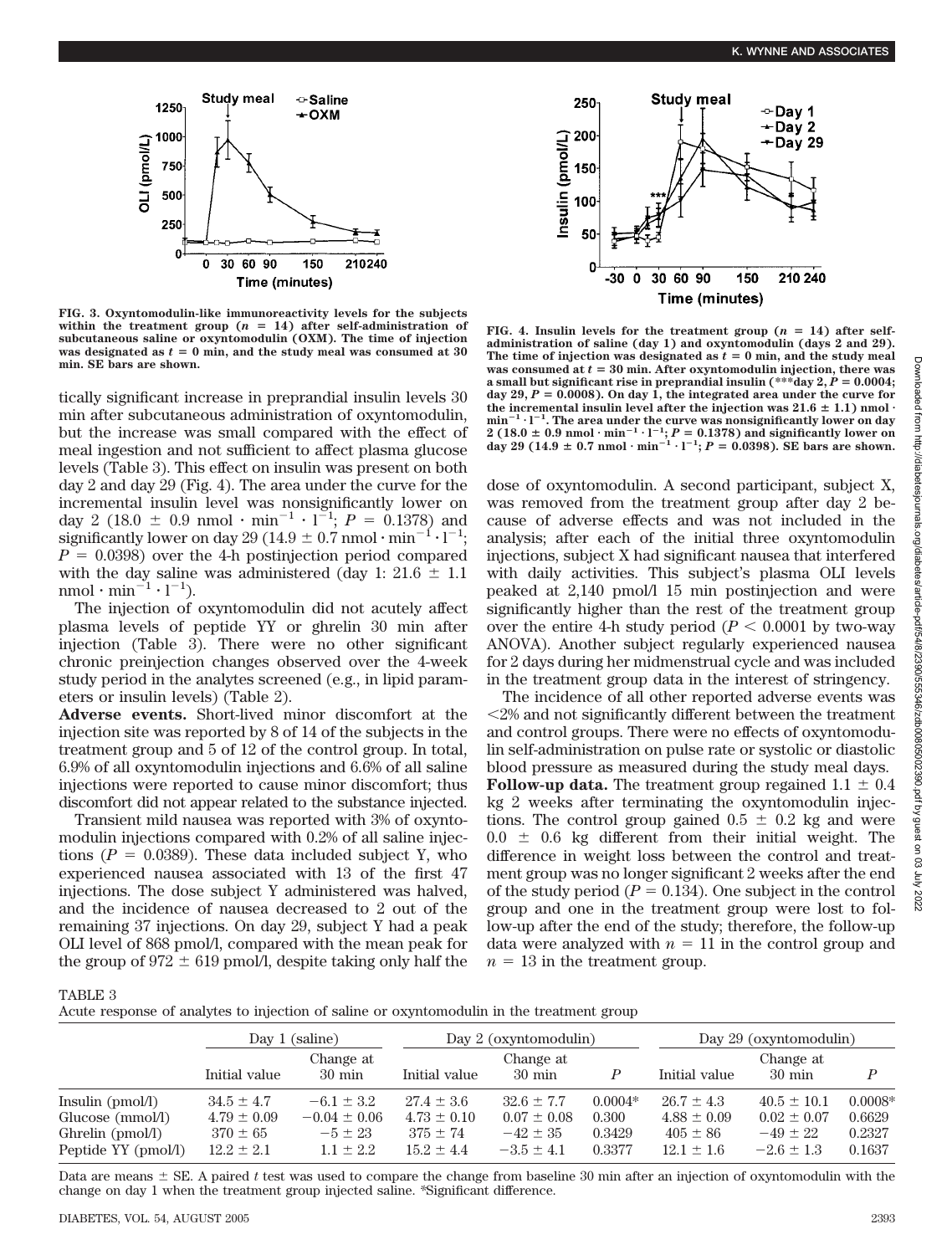#### **DISCUSSION**

Self-administering oxyntomodulin subcutaneously effectively reduced body weight by 2.4% over a 4-week period in healthy overweight and obese volunteers. This effect was substantial considering that all subjects were asked to continue their usual diet and level of exercise. The accompanying reduction in leptin and increase in adiponectin suggest that the weight loss demonstrated was at least partly due to a reduction in adipose tissue. A significant reduction in energy intake with preservation of subjective food palatability was also observed. The magnitude of this anorectic effect was sufficient to account for the weight loss in the treatment group (15).

The plasma OLI levels achieved by subcutaneous injection were similar to those achieved by an intravenous infusion of 3.0 pmol  $\cdot$  kg<sup>-1</sup>  $\cdot$  min<sup>-1</sup> in a study that reduced food intake by 19.3% in normal weight subjects (6). This anorectic effect was comparable with the effect observed in overweight subjects in the current study. This suggests that oxyntomodulin has an equipotent anorectic effect in normal weight and overweight subjects and that obesity does not confer resistance to the anorectic effect of oxyntomodulin.

A recent human intravenous infusion study demonstrated no effect of oxyntomodulin on insulin or glucose levels in normal-weight humans (6). In the current study, there was no evidence of a postprandial incretin effect. There was a small increase in preprandial plasma insulin after oxyntomodulin injection. However, this increase was not sufficient to alter plasma glucose levels. Other gut hormones, such as glucagon-like peptide, are known to have a powerful incretin effect (12). Indeed, glucagon-like peptide 1, while improving glucose tolerance when given to type 2 diabetic subjects (16), can cause hypoglycemia in nondiabetic subjects (17). There was no evidence of a change in baseline insulin, glucose, or lipid levels over the 4-week study period in this group of healthy obese subjects. Further studies are needed to assess to what degree long-term oxyntomodulin administration leads to an improvement in metabolic parameters in obese subjects with abnormal glucose and lipid metabolism.

The current study did not demonstrate an effect of oxyntomodulin on the circulating level of the orexigenic hormone ghrelin. It has been suggested that a proportion of the anorectic effect of intravenously administered oxyntomodulin is secondary to its suppressant effect on ghrelin (6). However, this does not seem a likely mechanism for the dose administered subcutaneously in the current study. The decrease in body weight was secondary to a significant reduction in energy intake. This reduction in energy intake was likely due to a reduction in appetite, as there was preservation of food satisfaction and therefore no evidence of taste aversion. Indeed, a previous study demonstrated that administration of intravenous oxyntomodulin reduces preprandial hunger scores in normalweight humans (6). However, the current study did not demonstrate a change in subjective appetite scores before the meal after a subcutaneous injection of oxyntomodulin. This may have reflected a perception of early satiety rather than a reduced preprandial appetite or a failure of the visual analog scores as a tool of appetite measurement.

The self-administration of subcutaneous oxyntomodulin

was well-tolerated by the subjects, and good compliance rates were achieved. This was a fixed initial dose study; a dose of 400 nmol oxyntomodulin may not be appropriate for all subjects. Indeed, subject Y experienced a much lower incidence of nausea after the dose was reduced. Subject X demonstrated extremely high plasma OLI levels after oxyntomodulin injection and experienced significant nausea. These subjects may have absorbed oxyntomodulin more rapidly or metabolized the peptide more slowly. Larger groups studies are needed to assess if this was an idiosyncratic response.

These preliminary data suggest that the administration of oxyntomodulin could be an effective treatment for obesity. The reduction in food intake seen at the end of the study was statistically no different to the reduction on day 2, indicating that the efficacy of oxyntomodulin was maintained. In addition, the rate of weight loss was consistent over the 4-week study period. Oxyntomodulin levels are increased in patients who have had jejunoileal bypass surgery  $(18,19)$ . This sustained elevation of plasma oxyntomodulin may be one of the factors leading to successful weight reduction in these patients. There was no evidence of oxyntomodulin antibody formation from the assay data. Together, this suggests that administration of oxyntomodulin beyond the 4-week study period may be expected to result in continued weight loss. However, these data are limited by our small sample size and the 4-week duration of the study. Longer-term clinical trials involving larger numbers of participants are required to demonstrate the long-term efficacy of oxyntomodulin as an antiobesity therapy.

In summary, subcutaneous self-administration of oxyntomodulin three times daily in the community reduced body weight, decreased food intake, and altered the levels of adipose hormones in overweight and obese nondiabetic human subjects. The anorectic effect was well maintained over the 4-week study period, and the weight loss compared favorably with that achieved through other drug therapies. Currently available pharmacological agents licensed for weight reduction therapy have limited efficacy (20). Several drugs now in development affect widely distributed central neurotransmitter systems and may therefore have a broad spectrum of side effects. Mimicking postprandial satiety by administering a natural postprandial hormone such as oxyntomodulin may provide a more specific treatment for obesity.

#### **ACKNOWLEDGMENTS**

K.W. and A.J.P. are Wellcome Trust Clinical Training Fellows. This study was funded with project grants from the Wellcome Trust and Medical Research Council. The funding sponsors had no role in the design and conduct of the study; collection, management, analysis, and interpretation of the data; or preparation, review, and approval of the manuscript.

The study was conceived by K.W., A.J.P., and S.R.B. The study protocol and ethical application was formulated by K.W., A.J.P., C.J.S., M.P., S.M.E., K.G.M., A.M.W., G.S.F., K.M., M.A.G., and S.R.B. K.W. and A.J.P. enrolled patients and performed the study interventions, hormone assays, and data analysis. Dietetic support and data analysis were performed by S.M.E. in collaboration with G.S.F. K.W. and